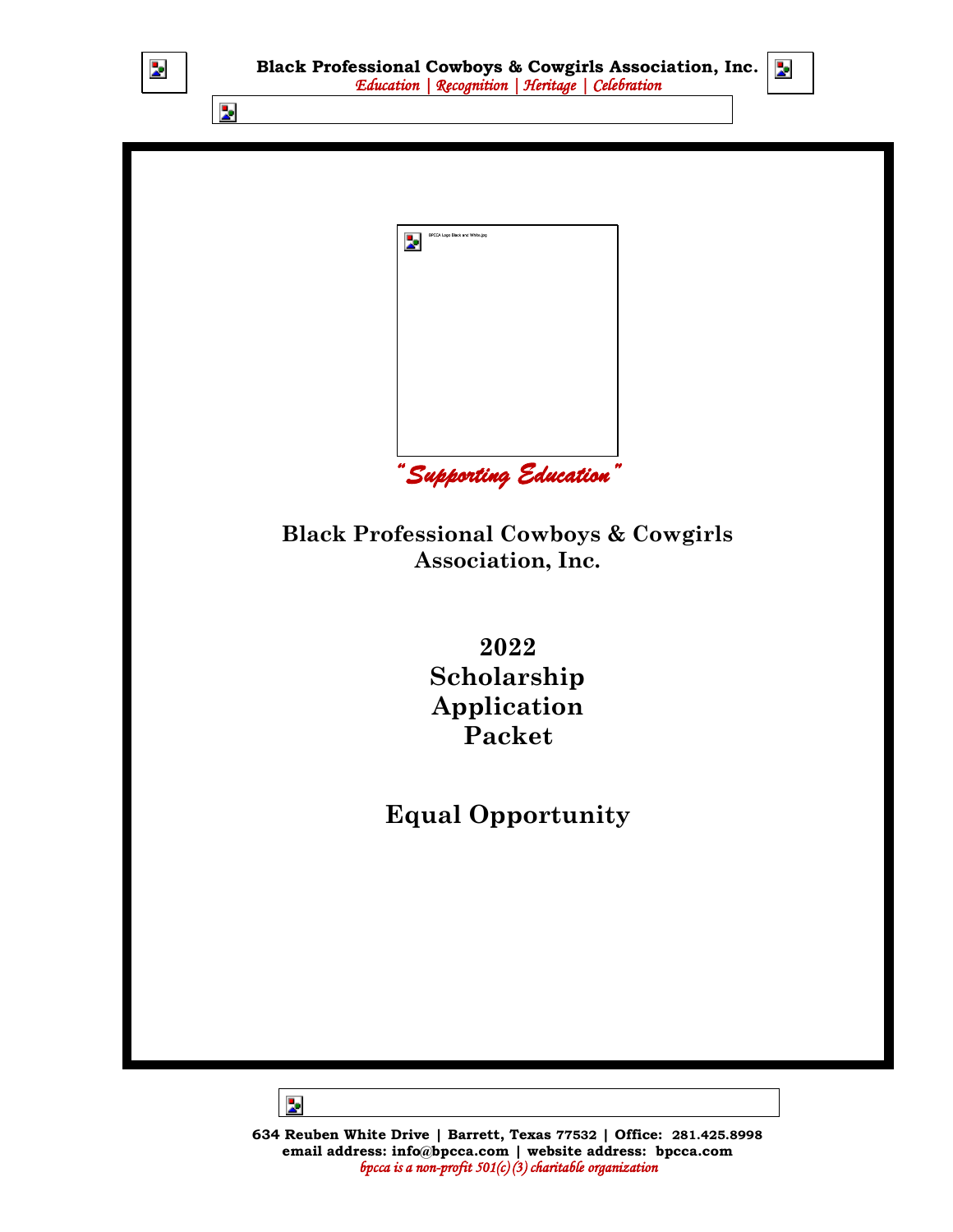



## **2022 BPCCA Scholarship Application**

Scholarship Recipients of the Black Professional Cowboys & Cowgirls Association, Inc. will be selected based on the following criteria as compared to other applicants:

Application should be **Printed** or **Typewritten.** Please submit the following:

- **Three (3) Letters of Recommendation;** we recommend letters from principals, teachers, ministers, mentors, or school counselors. Letters from family members will not be accepted.
- **250 Word Typed Double Space Essay:**
	- Express why furthering your education is important.
	- Express ways you plan to give back to the community.
	- Express reasons why you should be selected for the BPCCA Scholarship.
- **Official High School Transcript** showing proof of either SAT or ACT scores.

**APPLICANT ELIGIBLITY:** To be eligible for this scholarship, an applicant must be a graduating high school senior from a public or private institution, and the applicant must attend an accredited four-year college or university.

Applicant must be a citizen of the United States and a resident of the state of Texas. Scholarship application must be completed, accompanied by all criteria listed above, and returned on or before the due date or application will not be processed. All information will be verified by the BPCCA scholarship committee and kept strictly confidential.

**SCHOLARSHIP AWARD is \$1,000.** If awarded a BPCCA Scholarship; the recipient is responsible for providing the BPCCA organization proof of registration and complete mailing information of the college or university he/she will attend. This information should be sent immediately when obtained.

### **MANDATORY If selected, the scholarship recipient must:**

- Attend BPCCA College Prep Forum
- Attend BPCCA HONORS
- Provide BPCCA an 8x10 graduating photo (portrait orientation)
- **No Excuse Policy will be enforced**

### **APPLICATION MUST BE RECEIVED IN BPCCA OFFICE ON OR BEFORE MAY 9, 2022 by 5:00pm.**

Applications incomplete, received late or containing any fraudulent information will be disqualified. **WE WILL NOT ACCEPT ELECTRONIC MAILING.**

This application must be downloaded and mailed or delivered to the address below:

**Page 1**

**634 Reuben White Drive | Barrett, Texas 77532 | Office: 281.425.8998 email address: [info@bpcca.com](mailto:info@bpcca.com) | website address: bpcca.com** *bpcca is a non-profit 501(c) (3) charitable organization* 

 $\sim$   $\sim$   $\sim$   $\sim$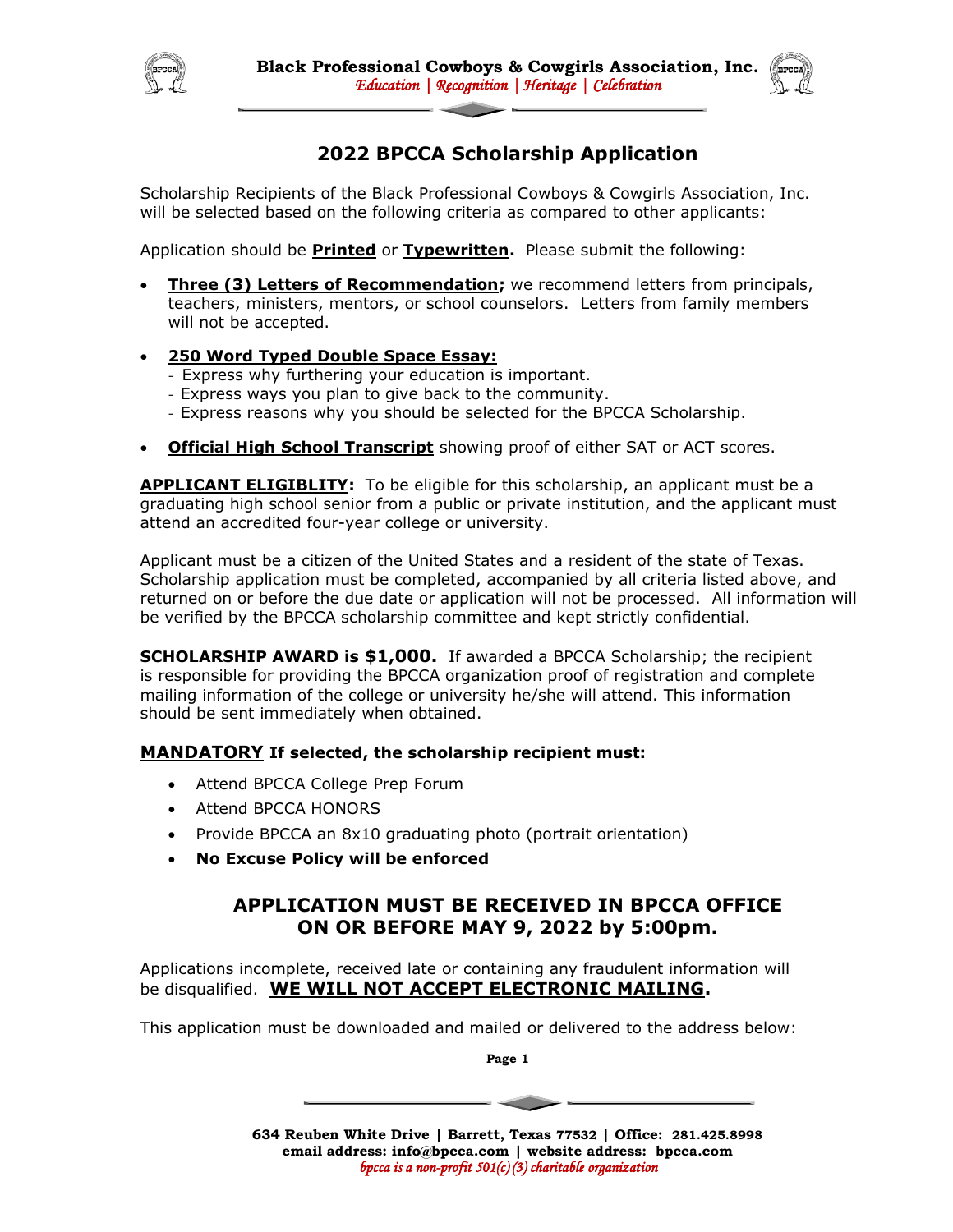



# **2022 BPCCA Scholarship Application**

| Name of Mother _________________________________Occupation _____________________       |  |  |  |  |  |  |
|----------------------------------------------------------------------------------------|--|--|--|--|--|--|
|                                                                                        |  |  |  |  |  |  |
|                                                                                        |  |  |  |  |  |  |
| Did your parents attend college? If yes, please list below:                            |  |  |  |  |  |  |
|                                                                                        |  |  |  |  |  |  |
|                                                                                        |  |  |  |  |  |  |
| What College/University do you plan to attend? _________________________________       |  |  |  |  |  |  |
| Have you applied to a College/University? Yes _____ No_____ Pending_____ Accepted_____ |  |  |  |  |  |  |
|                                                                                        |  |  |  |  |  |  |
|                                                                                        |  |  |  |  |  |  |
| Estimated amount per semester cost of your tuition? ____________________________       |  |  |  |  |  |  |
|                                                                                        |  |  |  |  |  |  |
|                                                                                        |  |  |  |  |  |  |
|                                                                                        |  |  |  |  |  |  |

**Page 2**

 $\sim$ 

**634 Reuben White Drive | Barrett, Texas 77532 | Office: 281.425.8998 email address: [info@bpcca.com](mailto:info@bpcca.com) | website address: bpcca.com** *bpcca is a non-profit 501(c) (3) charitable organization*